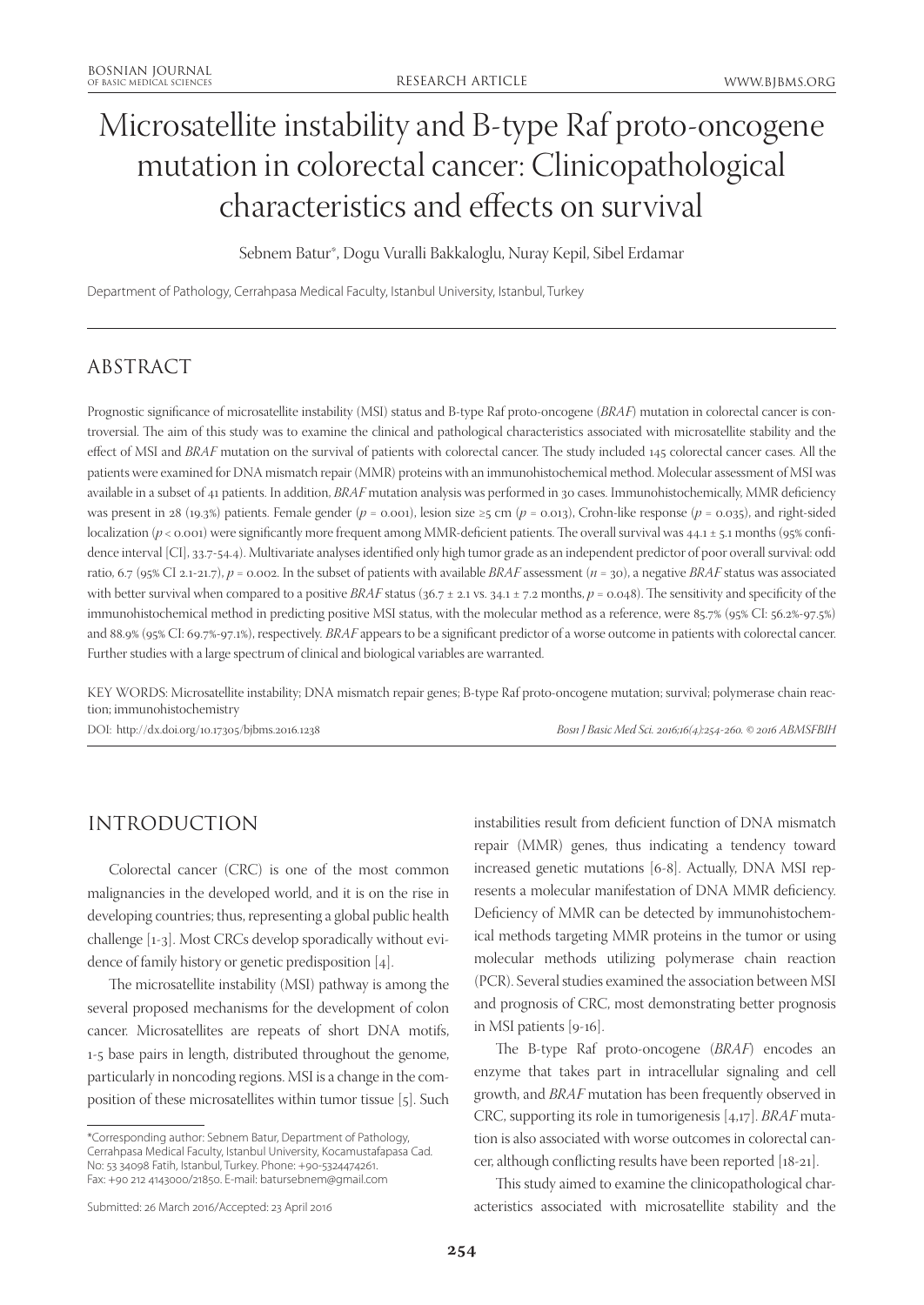effect of MSI and *BRAF* mutations on the survival of patients with colorectal cancer. In addition, we examined the reliability of immunohistochemical evaluation of microsatellite stability status in comparison with PCR-based assessment.

## MATERIALS AND METHODS

#### Patients

This retrospective study included 145 colorectal cancer cases diagnosed between 2012 and 2013, with available MSI findings. The medical records were reviewed for demographical and clinical characteristics. In addition, hematoxylin and eosin stained preparations were re-examined. Cases with subserosa  $(T_3)$  and peritoneal invasion  $(T_4)$  were selected. All patients were examined for DNA MMR proteins with an immunohistochemical method, and molecular assessment of MSI was available in a subset of 41 patients. In addition, *BRAF* mutation analysis was performed in 30 cases. During follow-up, all patients or relatives were assessed by phone to get information on survival status.

### Immunohistochemical assessment of DNA mismatch repair proteins

All immunohistochemical staining procedures were performed using an automated device (BenchMark XT IHK/ ISH Staining Module, Ventana Medical Systems Inc., Medical Systems, Tucson, AZ, US). About 4  $\mu$ m thick sections of 10% paraffin-fixed blocks were obtained from a site best representing the tumor and left overnight at 40°C on positively charged slides. Deparaffinization was attained using solutions compatible with the staining system, and the preparations were rehydrated using decreasing concentrations of alcohol solutions and distilled water. To retrieve antigens, they were left in a 10 mmol/l buffered citrate solution at 36°C for 30 minutes. Then commercial primary monoclonal antibodies were applied to the sections: MLH1 (Clone GM011, Genemed Biotechnologies, South San Francisco, USA), MSH2 (Clone G219-1129, Cell Marque Corporation. Rocklin, California, USA), MSH6 (Clone GM024, Genemed Biotechnologies, South San Francisco, USA), and PMS2 (Clone A16-4, Biocare Medical, Pike Lane, Concord, USA 1:50). After that, the preparations were counterstained with 0.01% hematoxylin and rinsed. Negative protein expression was defined as the absence of nuclear staining in tumor cells with concurrent internal positive controls, which were non-neoplastic colonic mucosa, stromal cells, infiltrating lymphocytes, or the centers of lymphoid follicles. If at least one marker showed negative expression, then the tumor was considered DNA MMR protein deficient. Figure 1 shows example images for the immunohistochemical evaluation of the MMR protein status.

#### Analysis of microsatellite instability with PCR

MSI was examined using molecular methods in 41 patients. For each patient, a pair of tissue samples (one from the tumor and one from a tumor-free site) was selected from formalin fixed paraffin embedded (FFPE) tissue. Using microtome, 5-6 sections, 5-10 µm thick, were obtained from each tissue and placed in Eppendorf tubes separately. The Qiagen FFPE Tissue Kit was used for DNA extraction. Following deparaffinization and lysis, released DNA was passed through nitrocellulose filter colons, purified with rinsing solutions, and prepared for use or storage with elusion solution. The purity and concentration of DNA were confirmed with spectrophotometry. Next, samples from normal and tumor tissues were amplified using a Techne 3200 PCR device and appropriate software. For the amplification reaction, forward primers were labeled with a WellRED Dye while reverse primers were unlabeled; thus, both strands of the target DNA segments were amplified and became visible on the device. The following MSI



FIGURE 1. Immunohistochemical evaluation of mismatch repair protein status in colorectal carcinoma. (A) Loss of MLH-1 expression is evident in carcinoma tissue (lower part of the figure) while it is preserved in normal tissue (upper part of the figure) (100× magnification). (B) Normal expression of MSH2 in carcinoma tissue. (200× magnification)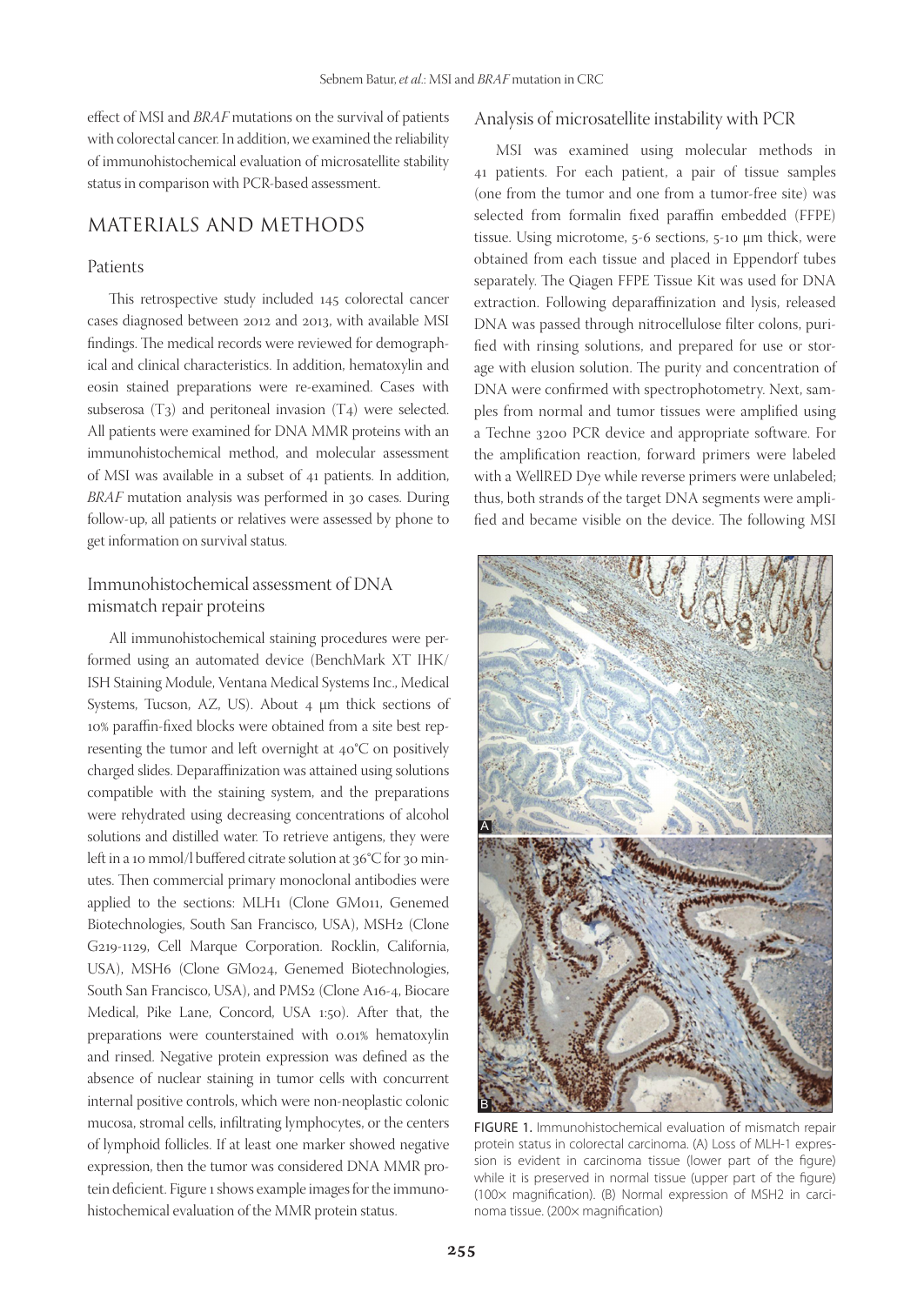markers were used: *BAT26, BAT25, NR24, NR21,* and *NR27*. DNA fragment analysis was carried out on a Beckman-Coulter DNA sequence analysis device using the capillary electrophoresis method. The samples were loaded on a 96-well plate, and the analysis was initiated with the sequence analysis device. If allelic profiles of the microsatellite markers of normal DNA and tumor DNA are similar, then there is no MSI. But if the allelic profiles do not match each other, this indicates MSI.

Results were interpreted as follows: High-frequency MSI (MSI-H) was considered when two or more of the 5 markers showed instability; low-frequency MSI (MSI-L) was considered when instability was observed at a single locus; microsatellite stable (MSS) was determined when none of the markers showed instability.

#### BRAF analysis with real-time PCR

Appropriately prepared DNA from the tumor region of the samples (as described above) from 30 patients was used for *BRAF* analysis. Conditions for the analysis were optimized for a Light Cycler480 Real Time PCR device (Roche Diagnostics GmbH). Identification of mutations was performed using the Entrogen BRAF Codon600 Mutation Analysis Kit (V600E) (Entrogen Inc.). Master mixture for the reaction was prepared as instructed by the kit manufacturer with following constituents: ×2 PCR reaction solution 15 μl, primer solution 6 μl, DNA sample 20 ng, completed to 30 μl with water. A positive control (PC) was used for the construction of reference curve, and contamination was checked with a negative control (NTC). After loading the device, PCR program was initiated: denaturation, at 95°C for 10 minutes; quantification, during denaturation at 95°C for 15 seconds through 40 cycles; annealing, at 60°C for 30 seconds. The amplification and quantification of target DNA were carried out simultaneously throughout the cycles. Complete conformity of target DNA and fluorescent-labeled primer pairs, specifically designed to detect the mutation site, results in a fluorescent emission which is recorded and analyzed using a specific software and based on cycle threshold (Ct) values. If a mutation is present, the fluorescence emission occurs before the  $37<sup>th</sup>$  cycle. In the case of a wild-type sequence (no mutation), only basal fluorescent emission is detected.

#### Statistical analysis

SPSS version 21 was used for the analyses of data. Continuous variables were compared using the Student *t*-test for independent samples, and categorical variables were compared using the Pearson's Chi-square test or Fisher's exact test, where appropriate. Overall survival estimates were calculated

using the Kaplan-Meier test and univariate comparisons were performed using the log-rank test. Overall survival was defined as the time elapsed between the date of diagnosis and death from any cause, and patients alive at the last follow-up were censored. For multivariate analysis, potential univariate predictors of overall survival were entered into a Cox proportional hazards model to identify independent predictors. In addition, diagnostic performance of the immunohistochemical method in predicting MSI status was calculated in reference to the molecular method for the patients with both assessments available. Two-sided *p* < 0.05 was considered statistically significant.

**TABLE 1.** Distribution of clinical parameters by MMR status assessed by the immunohistochemical method

| Parameters                     | MMR competent<br>$(n=117)$ | MMR deficient <sup>*</sup><br>$(n=28)$ | p for<br>difference |
|--------------------------------|----------------------------|----------------------------------------|---------------------|
| Age, year (mean $\pm$ SD)      | $63.8 \pm 11.0$            | $64.7+16.3$                            | 0.777               |
| Female gender (%)              | 43 (36.8)                  | 20(71.4)                               | 0.001               |
| Lesion size $\geq$ 5 cm $(\%)$ | 47(41.6)                   | 19(67.9)                               | 0.013               |
| Lesion location (%)            |                            |                                        |                     |
| Right colon                    | 42 (35.9)                  | 23(82.1)                               |                     |
| Left colon                     | 43 (36.8)                  | 4(14.3)                                | < 0.001             |
| Rectum                         | 32 (27.4)                  | 1(3.6)                                 |                     |
| Histological type (%)          |                            |                                        |                     |
| Adeno NOS                      | 53 (45.3)                  | 10(38.5)                               |                     |
| Mixed                          | 46 (39.3)                  | 8(30.8)                                |                     |
| Mucinous                       | 18(15.4)                   | 8(30.8)                                | 0.182               |
| High tumor grade               | 11(11.3)                   | 4(22.2)                                | 0.250               |
| Crohn-like response            | 44 (40.4)                  | 17(63.0)                               | 0.035               |
| Lymph node<br>metastasis (%)   |                            |                                        |                     |
| Negative                       | 53 (45.3)                  | 16(57.1)                               |                     |
| Positive                       | 64 (54.7)                  | 12 (42.9)                              | 0.260               |

Unless otherwise stated, data presented as n (%). \*If there was loss of expression of at least one of the MMR proteins, then the tumor was considered MMR protein deficient. MMR: Mismatch repair, SD: Standard deviation, NOS: Not otherwise specified

**TABLE 2.** Distribution of clinical parameters by MSI status

| Parameters                     | $MSI-H (n=14)$  | $MSS(n=27)$   | <i>p</i> value |
|--------------------------------|-----------------|---------------|----------------|
| Age, year (mean $\pm$ SD)      | $59.9 \pm 14.8$ | $58.3 \pm 13$ | 0.729          |
| Female gender $(n=41)$ (%)     | 10(71.4)        | 11 (40.7)     | 0.062          |
| Lesion size $\geq$ 5 cm $(\%)$ | 9(64.3)         | 10(37)        | 0.219          |
| Lesion location (%)            |                 |               |                |
| Right colon                    | 10(71.4)        | 11 (40.7)     |                |
| Left colon                     | 4(28.6)         | 11 (40.7)     | 0.097          |
| Rectum                         | 0(0)            | 5(18.6)       |                |
| Histological type (%)          |                 |               |                |
| Adeno NOS                      | 3(25)           | 17(63)        | 0.086          |
| Mixed                          | 6(50)           | 6(22.2)       |                |
| Mucinous                       | 3(25)           | 4(14.8)       |                |
| High tumor grade               | 3(33.3)         | 2(9.1)        | 0.131          |
| Crohn-like response            | 9(69.2)         | 8(47.1)       | 0.131          |
| Lymph node metastasis (%)      |                 |               |                |
| Negative                       | 11 (78.6)       | 16(59.3)      |                |
| Positive                       | 3(21.4)         | 11(40.7)      | 0.305          |

SD: Standard deviation, MSI-H: High-frequency microsatellite instability, MSS: Microsatellite stable, NOS: Not otherwise specified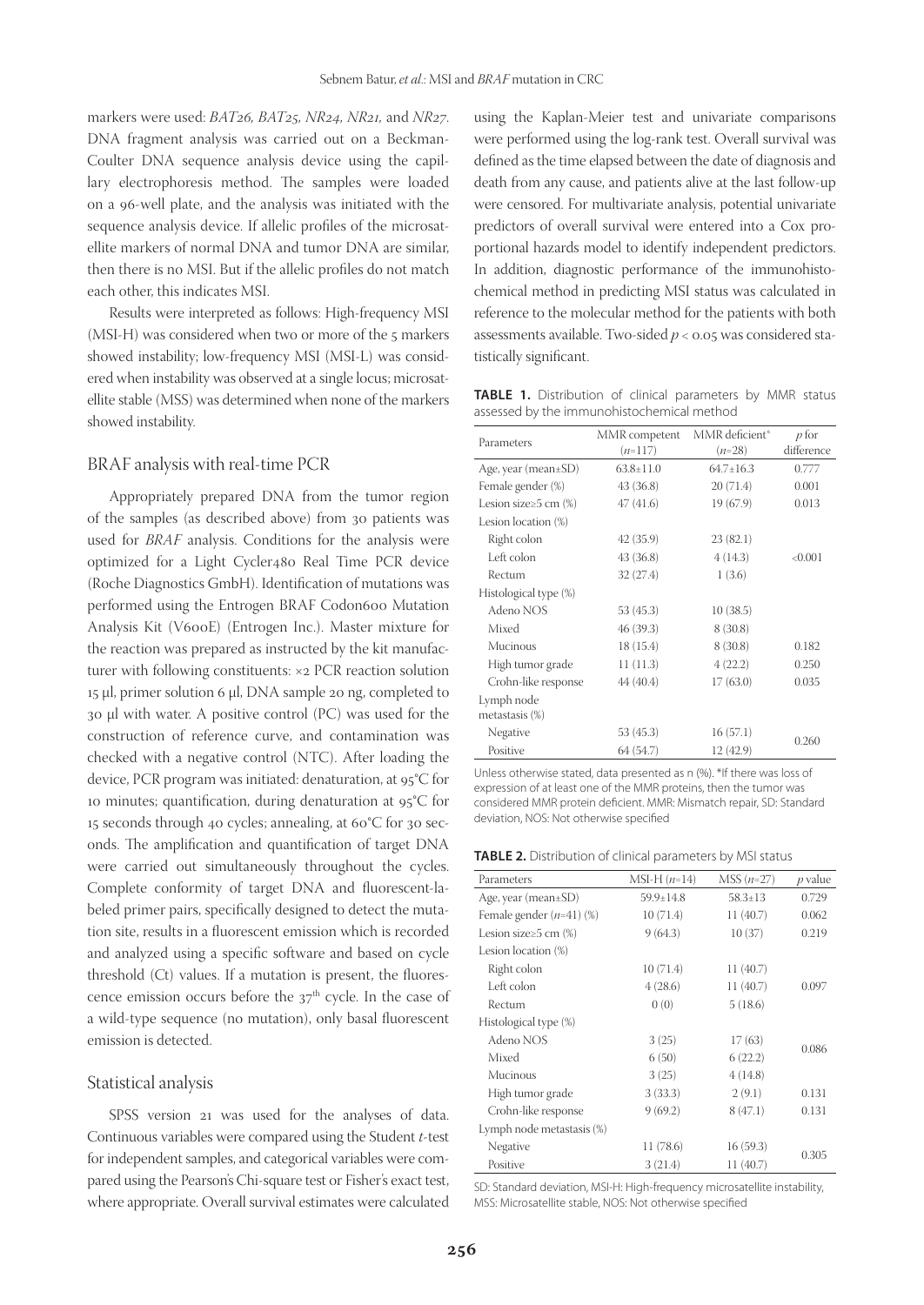## RESULTS

#### Patients

The mean age was  $64.0 \pm 12.1$  years. Immunohistochemic ally, there was MMR protein deficiency in 28 (19.3%) patients. The distribution of the clinical parameters by the MMR status is given in Table 1. The MMR status did not differ with regard to the age, histological type, tumor grade, or lymph node involvement (*p* > 0.05 for all, respectively). However, the female gender ( $p = 0.001$ ), lesion size ≥5 cm ( $p = 0.013$ ), and Crohn-like response  $(p = 0.035)$  were significantly more frequent among the MMR protein deficient patients; in addition, the tumor was located more commonly at the right colon in these patients  $(p < 0.001)$ . The distribution of clinical parameters by the MSI status, summarized in Table 2, was similar to the distribution of the MMR status.

#### Survival

During the mean  $23.8 \pm 10.1$  months of the follow-up, 33 deaths occurred (22.8%). The overall survival was  $44.1 \pm$ 5.1 months (95% confidence interval [CI], 33.7-54.4). Figure 2A shows the Kaplan-Meier curve of the overall survival for the entire study population. Table 3 shows the univariate analysis results for potential predictors including the MMR status for the overall survival. A high tumor grade was associated with shorter overall survival ( $26.0 \pm 3.6$  vs.  $51.8 \pm 6.1$  months,  $p = 0.002$ ). The multivariate analyses identified only high tumor grade as an independent predictor of poor overall survival: Odd ratio, 6.7 (95% CI 2.1-21.7), *p* = 0.002. Figure 2B shows Kaplan-Meier curves by the tumor grade status. In the subset of the patients with available *BRAF* assessment  $(n = 30)$ , the percentage of *BRAF* mutation was  $33.3\%$  (10/30) and a negative *BRAF* status was associated with better survival when compared to positive *BRAF* status ( $36.7 \pm 2.1$  vs.  $34.1 \pm$ 7.2 months, *p* = 0.048) (Figure 2C). About 4 of 10 *BRAF* positive cases and 7 of 20 *BRAF* negative cases were MSI, all of which were MSI-H. When combinations with microsatellite stability status were further analyzed, *BRAF* positive plus MSI tumors had poorer overall survival  $(14.4 \pm 7.6 \text{ months})$ when compared to *BRAF* negative plus MSI tumors (36.8 ± 1.2,  $p = 0.001$  and *BRAF* negative plus MSS tumors ( $35.8 \pm 3.7$ ,  $p = 0.011$ .

## Molecular versus immunohistochemical analysis of MSI status

The molecular analysis of the MSI status was also available in a subset of patients  $(n = 41)$ . Twenty-seven cases were

| TABLE 3. Univariate analysis for overall survival with the log-rank |  |  |  |
|---------------------------------------------------------------------|--|--|--|
| test                                                                |  |  |  |

| Overall survival (months) | Mean (SE)  | 95% CI    | p     |  |
|---------------------------|------------|-----------|-------|--|
| Gender                    |            |           |       |  |
| Female $(n=63)$           | 45.0(5.7)  | 33.8-56.2 | 0.513 |  |
| Male $(n=82)$             | 31.7(1.4)  | 29.1-34.4 |       |  |
| Age (years)               |            |           |       |  |
| $<$ 60 ( $n$ =48)         | 50.5(6.9)  | 36.9-64.1 | 0.265 |  |
| ≥60 ( <i>n</i> =97)       | 39.1 (1.9) | 35.4-42.9 |       |  |
| Lesion size (cm)          |            |           |       |  |
| $<5(n=75)$                | 33.0(1.3)  | 30.4-35.6 |       |  |
| ≥5 ( <i>n</i> =66)        | 54.5 (3.3) | 48.0-61.0 | 0.493 |  |
| Lesion location           |            |           |       |  |
| Right colon $(n=65)$      | 31.8(1.8)  | 28.3-35.2 |       |  |
| Left colon $(n=47)$       | 34.8(1.8)  | 31.3-38.3 | 0.573 |  |
| Rectum $(n=33)$           | 48.1(6.8)  | 34.9-61.4 |       |  |
| Histological type         |            |           |       |  |
| Adeno NOS $(n=63)$        | 48.5(6.0)  | 36.8-60.1 |       |  |
| Mixed $(n=54)$            | 38.9 (1.6) | 31.7-38.0 | 0.197 |  |
| Mucinous $(n=26)$         | 28.3(3.2)  | 22.1-34.6 |       |  |
| Tumor grade               |            |           |       |  |
| Low $(n=100)$             | 51.8(6.1)  | 39.8-63.7 | 0.002 |  |
| High $(n=15)$             | 26.0(3.6)  | 18.9-33.1 |       |  |
| MMR status*               |            |           |       |  |
| Competent $(n=117)$       | 44.7(5.4)  | 34.1-55.4 |       |  |
| Deficient $(n=28)$        | 30.7(2.5)  | 25.9-35.6 | 0.637 |  |
| MMR-deficient*            |            |           |       |  |
| Low $(n=9)$               | 28.6 (4.8) | 19.2-38.0 | 0.533 |  |
| High $(n=19)$             | 32.0(2.7)  | 26.7-37.4 |       |  |

\*Based on immunohistochemistry findings; Low: Cases with loss of expression of only one of the MMR proteins. High: Cases with loss of expression of more than one MMR proteins. MMR: Mismatch repair



FIGURE 2. (A) Kaplan-Meier curve of the overall survival for the entire study population, (B) Kaplan-Meier curves by the tumor grade status. The blue curve indicates low grade and green curve indicates high-grade tumor, (C) Kaplan-Meier curves by B-type Raf proto-oncogene (BRAF) status. The blue curve indicates BRAF negative status and green curve indicates BRAF positive status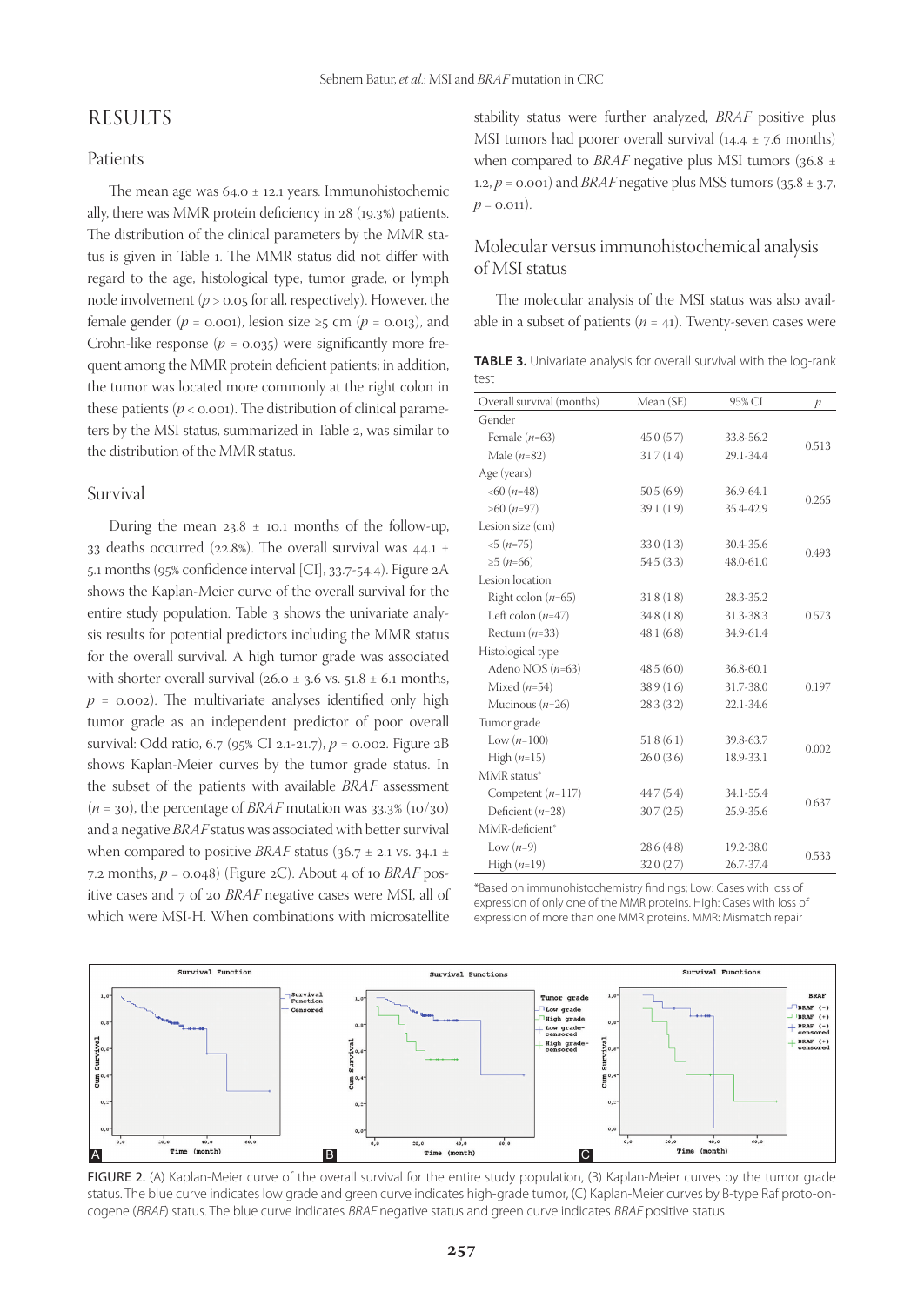MSS, 14 cases were MSI-H and there were no MSI-L cases. The sensitivity and specificity of the immunohistochemical method in predicting positive MSI status, with the molecular method as a reference, were 85.7% (95% CI: 56.2%-97.5%) and 88.9% (95% CI: 69.7%-97.1%), respectively. False positivity and false negativity rates were 7.3% and 4.9%, respectively.

## DISCUSSION

This study examined the microsatellite stability status of colorectal cancer patients along with its relation to clinicopathological variables and effects on survival. Although no effect of MSI on survival was detected, *BRAF* mutation was significantly associated with worse survival. In addition, the immunohistochemical and molecular methods were in good agreement in identifying the MSI status of the patients.

The overall prevalence of the MSI status evaluated by the MMR immunohistochemistry was 19.3% in this study, showing significant association with the female gender, large lesion size at diagnosis, Crohn-like response, and right-sided localization. These findings are largely in agreement with previous studies although different methods have been utilized for the assessment of MSI. Merok et al. found an overall MSI prevalence of 14% among colorectal cancer patients who underwent resection, with highest prevalence in females (19%) and in proximal colon cancer (29%) [9]. Another study by Vogelaar et al. found an overall prevalence of 23%, where MSI positivity was significantly associated with female sex, right-sided location, and poor differentiation [22]. Another study examining specifically the clinicopathological features of MSI-H colon cancers showed significant association with poor differentiation, proximal location, high mucin content, and female predominance [23]. However, in the study by Kaur et al. where the overall prevalence of abnormal DNA MMR protein expression was 18.7%, this condition was associated with proximal lesion, right-sided location, mucinous type, and poor differentiation, but not with the age, gender, or ethnic status of the patient [24]. In our study, we could not find a statistically meaningful correlation between the MSI status and histological grade; this is most probably due to low/high-grade case ratio which is high in this study. Regarding peritumoral Crohn's-like lymphoid reaction, it emerged as an intensive marker for MSI-H tumors in the study by Alexander et al. [25].

To date, several studies with diverse methodologies have examined the role of MSI status in predicting survival and treatment outcomes in colorectal cancer, mostly supporting favorable outcomes in association with MSI. The survival advantage of MSI tumors has been demonstrated in a number of studies [15,23,26], and two large meta-analyses confirmed these findings. One of these meta-analyses examined data from a large pool of colorectal cancer patients (*n* = 12782)

and showed survival advantage of MSI both in terms of overall survival and disease-free survival (DFS) [12]. In another meta-analysis with pooled data from 7642 cases, MSI had advantage in terms of overall survival and survival advantage persisted for the subgroups of patients with locally advanced disease and patients treated with adjuvant fluorouracil  $(FU)$  [11].

Several studies have relatively distinct findings with regard to different subgroups and different outcomes. For example, a study from Italy examined the prognostic significance of MSI particularly in patients with pT3N0M0 tumors and found an advantage for MSI-H tumors in terms of relapse-free survival [27]. Benatti et al. found survival advantage of MSI-H particularly for stage II and III cancers [13]. In another study, MSI was strongly associated with a decreased likelihood of lymph node and distant organ metastases at diagnosis, regardless of the pathologic features of the tumors [14]. A Norwegian study found survival advantage in favor of MSI tumors, but this finding was only confined to stage II tumors [9].

On the other hand, several studies did not find advantage for MSI tumors. In a Belgian study, MSI status did not emerge as an independent predictor of survival, instead tumor stage and differentiation significantly affected survival outcome [28], similar to the findings of our study. In a study by Shin et al., overall survival and DFS did not differ with regard to MSI status. However, in the subgroup of patients with stage II disease, DFS was worse for patients with MSI-H tumors [29]. In a recent study, with stage II colon cancer patients, a trend toward worse overall survival was seen in patients with an MSI tumor when compared to patients with an MSS tumor; however, the difference did not reach statistical significance [22].

Another issue to be addressed regarding the outcomes for MSI-H tumors is their response to therapy relative to microsatellite stable tumors. Some evidence suggests that MSI patients may not benefit or may get reduced benefit from FU-based adjuvant therapy, despite overall better survival of these patients [30-32]. Thus, some of the discrepancies for survival advantage of MSI status across different studies may well arise from the differences in the treatment protocols (i.e., with or without adjuvant treatment).

In contrast to the findings for colorectal cancer, Samowitz et al. found more than two times risk of dying of rectal cancer for patients with MSI-H tumors, and the authors attributed this finding to the relatively high frequency of Lynchassociated cancers among rectal MSI-H tumors [33].

Similar to several abovementioned studies, the MSI status did not emerge as an independent predictor of survival in this study. Previous studies suggest that the effect of microsatellite stability status on survival seem to be substantially affected by several other parameters; thus, an accurate stratification of MSI patients for other parameters such as tumor stage,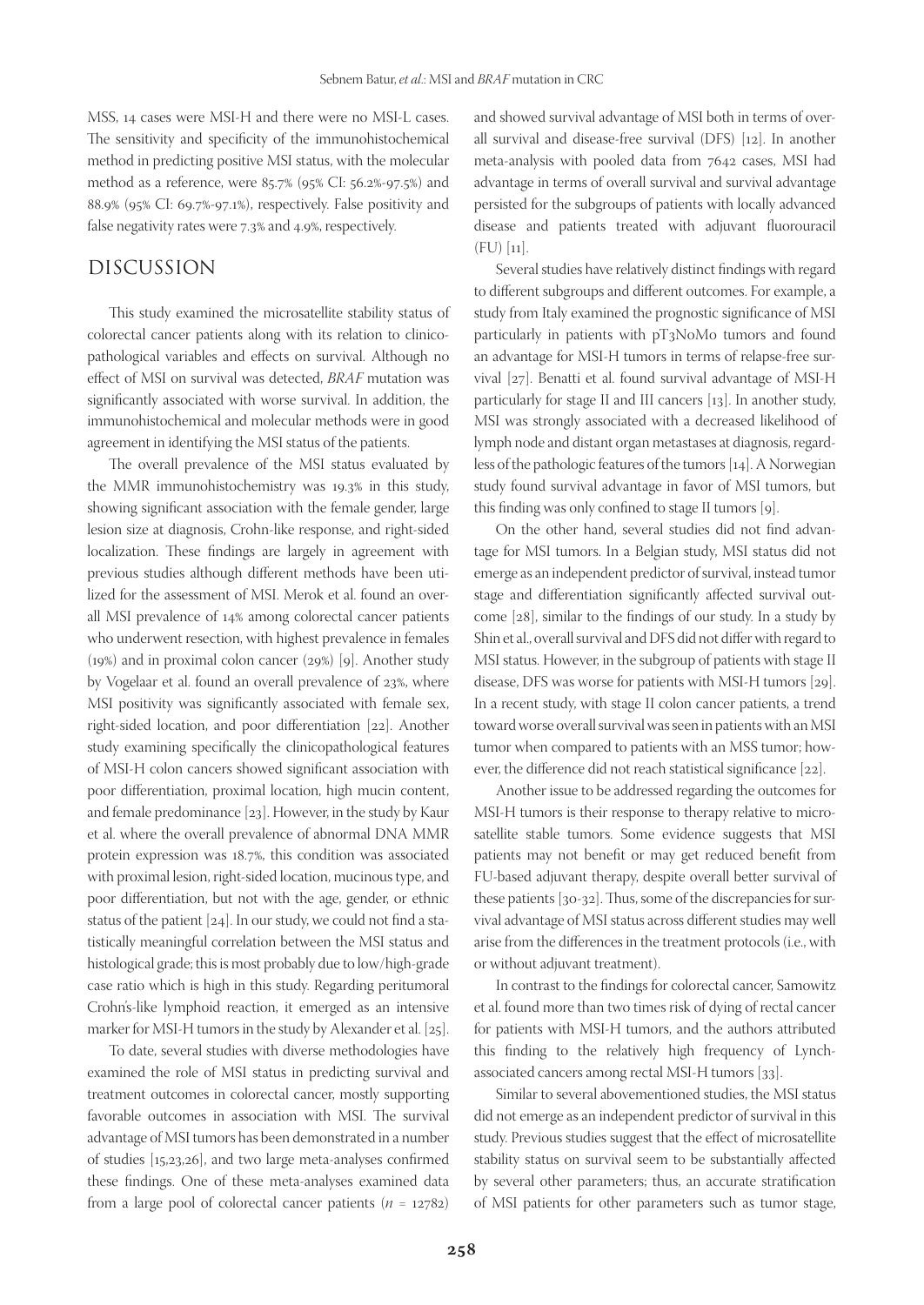treatment type, tumor site, and other molecular markers seems to be necessary to better interpret MSI status and to utilize it for decision-making.

Several studies tested the predictive value of *BRAF* mutation in diverse settings of colorectal cancer. Farina-Sarasqueta et al. examined the prognostic significance of *BRAF* mutations in stage II and stage III disease, where *BRAF* mutation was an independent prognostic factor indicating worse outcomes in terms of overall survival and cancer-specific survival [34]. Another study found an association with *BRAF* mutation and worse survival in stage III colon cancer [20]. Yokota et al. identified *BRAF* mutation as a powerful prognostic factor in advanced and recurrent colorectal cancer treated with anti-epidermal growth factor receptor therapies [21]. However, studies stratifying cases according to both *BRAF* mutation and MSI status obtained diverse results. In the study by French et al., *BRAF* V600E mutation status did not affect disease-free or overall survival. However, a subgroup analysis of patients without *BRAF* mutation but with deficient MMR genes had significantly improved overall survival compared to other subgroups with regard to combined BRAF and MMR status [19]. In another study, *BRAF* mutation was not predictive for recurrence-free survival, but associated with worse overall survival, particularly for MSI-low and MSI-stable tumors [35]. Taieb et al. examined the prognostic importance of *BRAF* mutation in stage III colon cancer patients that received adjuvant chemotherapy and found that in patients with microsatellite-stable tumors *BRAF* V600E mutation was independently associated with worse clinical outcomes. In contrast, in patients with MSI tumors, it was associated with significantly longer DFS [36]. The present study found an association between better overall survival and the MSI plus *BRAF* negative status and MSS plus *BRAF* negative status. However, it is important to emphasize that the number of patients in each subgroup was relatively small.

This study found relatively high diagnostic value of the immunohistochemical method when the PCR method is used as a reference, with almost 90% sensitivity and specificity and less than 5% false negativity rate. Although the use of PCR method is recommended in most settings, in situations where PCR is not available, the immunohistochemical method may be an alternative.

The main limitation of this study is the retrospective design and a low number of patients, which did not allow testing the effects of too many parameters on the study outcomes.

#### CONCLUSION

In our study, *BRAF* mutation seems to be a significant predictor of worse outcome in colorectal cancer patients with MSI. However, further studies with better design, taking a large spectrum of clinical and biological variables into consideration, are warranted to draw firm conclusions.

# DECLARATION OF INTERESTS

The authors declare no conflict of interests.

## REFERENCES

- [1] Ferlay J, Shin HR, Bray F, Forman D, Mathers C, Parkin DM. Estimates of worldwide burden of cancer in 2008: GLOBOCAN 2008. Int J Cancer. 2010;127(12):2893-917. http://dx.doi.org/10.1002/ijc.25516.
- [2] Center MM, Jemal A, Ward E. International trends in colorectal cancer incidence rates. Cancer Epidemiol Biomarkers Prev. 2009;18(6):1688-94. http://dx.doi.org/10.1158/1055-9965.EPI-09-0090.
- [3] Siegel R, Ma J, Zou Z, Jemal A. Cancer statistics, 2014. CA Cancer J Clin. 2014;64(1):9-29.
- http://dx.doi.org/10.3322/caac.21208.
- [4] Herzig DO, Tsikitis VL. Molecular markers for colon diagnosis, prognosis and targeted therapy. J Surg Oncol. 2015;111(1):96-102. http://dx.doi.org/10.1002/jso.23806.
- [5] Boland CR, Thibodeau SN, Hamilton SR, Sidransky D, Eshleman JR, Burt RW, et al. A National Cancer Institute Workshop on Microsatellite Instability for cancer detection and familial predisposition: development of international criteria for the determination of microsatellite instability in colorectal cancer. Cancer Res. 1998;58(22):5248-57.
- [6] Lynch HT, Smyrk T, Lynch JF. Molecular genetics and clinical-pathology features of hereditary nonpolyposis colorectal carcinoma (Lynch syndrome): historical journey from pedigree anecdote to molecular genetic confirmation. Oncology. 1998;55(2):103-8. http://dx.doi.org/10.1159/000011843.
- [7] Thibodeau SN, Bren G, Schaid D. Microsatellite instability in cancer of the proximal colon. Science. 1993;260(5109):816-19. http://dx.doi.org/10.1126/science.8484122.
- [8] Aaltonen LA, Peltomaki P, Leach FS, Sistonen P, Pylkkanen L, Mecklin JP, et al. Clues to the pathogenesis of familial colorectal cancer. Science. 1993;260(5109):812-16. http://dx.doi.org/10.1126/science.8484121.
- [9] Merok MA, Ahlquist T, Royrvik EC, Tufteland KF, Hektoen M, Sjo OH, et al. Microsatellite instability has a positive prognostic impact on stage II colorectal cancer after complete resection: results from a large, consecutive Norwegian series. Ann Oncol. 2013;24(5):1274-82.

http://dx.doi.org/10.1093/annonc/mds614.

- [10] Lothe RA, Peltomaki P, Meling GI, Aaltonen LA, Nystrom-Lahti M, Pylkkanen L, et al. Genomic instability in colorectal cancer: relationship to clinicopathological variables and family history. Cancer Res. 1993;53(24):5849-52.
- [11] Popat S, Hubner R, Houlston RS. Systematic review of microsatellite instability and colorectal cancer prognosis. J Clin Oncol. 2005;23(3):609-18. http://dx.doi.org/10.1200/JCO.2005.01.086.
- [12] Guastadisegni C, Colafranceschi M, Ottini L, Dogliotti E. Microsatellite instability as a marker of prognosis and response to therapy: a meta-analysis of colorectal cancer survival data. Eur J Cancer. 2010;46(15):2788-98. http://dx.doi.org/10.1016/j.ejca.2010.05.009.
- [13] Benatti P, Gafa R, Barana D, Marino M, Scarselli A, Pedroni M, et al. Microsatellite instability and colorectal cancer prognosis. Clin Cancer Res. 2005;11(23):8332-40. http://dx.doi.org/10.1158/1078-0432.CCR-05-1030.
- [14] Malesci A, Laghi L, Bianchi P, Delconte G, Randolph A, Torri V, et al. Reduced likelihood of metastases in patients with microsatellite-unstable colorectal cancer. Clin Cancer Res. 2007;13(13):3831-39. http://dx.doi.org/10.1158/1078-0432.CCR-07-0366.